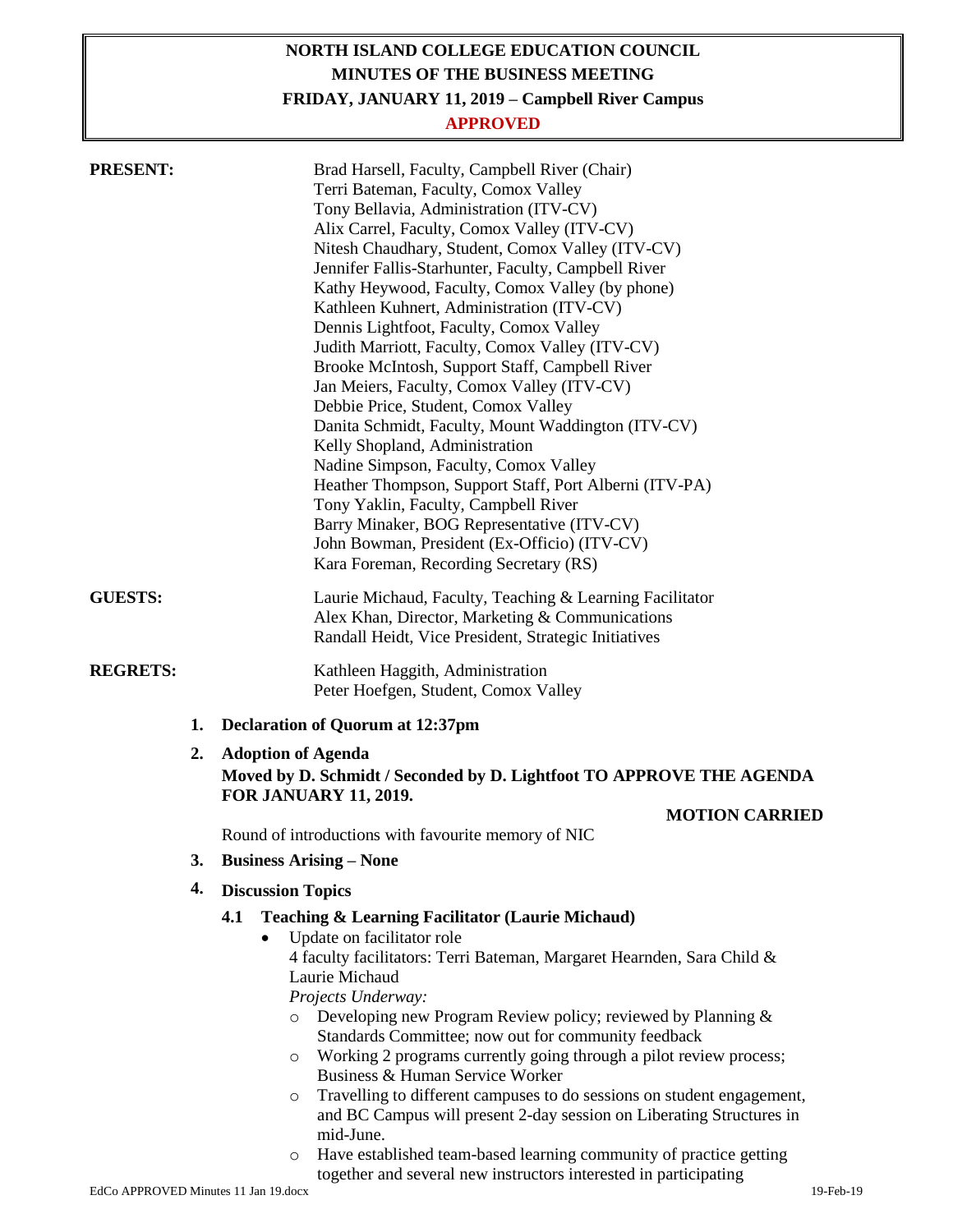-

- o Exploring the role of faculty in supporting student mental health
- o Also providing guidance to faculty in the process of writing learning outcomes for curriculum development
- Next steps on preparation for K-12 changes
	- o Have completed updating program admission requirements
	- o Now working on course level requirements; out to faculty for feedback; expect all those opted into omnibus changes will go through Curriculum Committee in February
	- o In support of transition: Have representation on K-20 Collaboration Group led by VIU; a gathering of K-12 and post secondary educators meeting regularly to discuss next steps. All K-10 to K12 must have new curriculum in place by fall 2019.

### **4.2 NIC's marketing plan and process (Alex Khan and Randall Heidt)**

- Establishing an Advisory Committee and college-wide process to gather input and recommendations for the new Strategic Marketing Plan 2020-2025
	- o Comprised of cross section of NIC employees and students
	- o Committee will meet monthly over the next year, working in concert with College Plan 2020-2025 Committee, Senior Education Team, Department Chairs Working Group and others
	- o Draft of meeting and planning schedule will be sent out to Advisory Committee in coming weeks for feeback
	- o Meeting in late January to approve and begin work on the plan
- Will also do campus tours to gather feedback from community members (*Feedback*: consider varying times to accommodate varied faculty schedules)
- Undertaking similar process with external stakeholders & influencers (e.g. NIEFS, high school counsellors, parents and prosepective students), as well as working with Aboriginal Advisory Council to consult with First Nations communities
- Information will available on the portal, utilizing *Thought Exchange* software so the whole college community can provide input
- Hope to begin implementation of plan in December

#### **4.3 Institutional learning outcomes/graduate attributes**

- Several universities have embraced this concept (e.g. VIU, TRU)
- Not yet implemented at post-secondary institutions in the province
- Suggest grass roots process in alignment with Plan 2020-2025
- Possible use of *Thought Exchange* software for discussion
- Brainstorming from Council members
	- o Guide our graduates to be able to work well as team players
	- o Using a visual process for brainstorming at June end of year celebration
	- o Ensuring outcomes are measurable
	- $\circ$  Teaching students how to learn & take responsibility for their learning
	- o High value placed on soft skills from industry partners (e.g. communication, collaboration and critical thinking skills)
	- o Access & in-community programming
	- o Including Indigenous learning outcomes & consideration of First People's principles of learning through community consultation
	- o Mirroring faculty professional development with graduate attributes (e.g. if want self-directed, high functioning learners, also need self-directed, high functioning instructors)
	- o Making "better students" instilling academic confidence
	- o Building a strong alumni association for graduates
	- o Credentials help us track students after graduation even if transitioning
	- o Incorporating more applied learning
	- o Languaging institutional outcomes with college values and branding